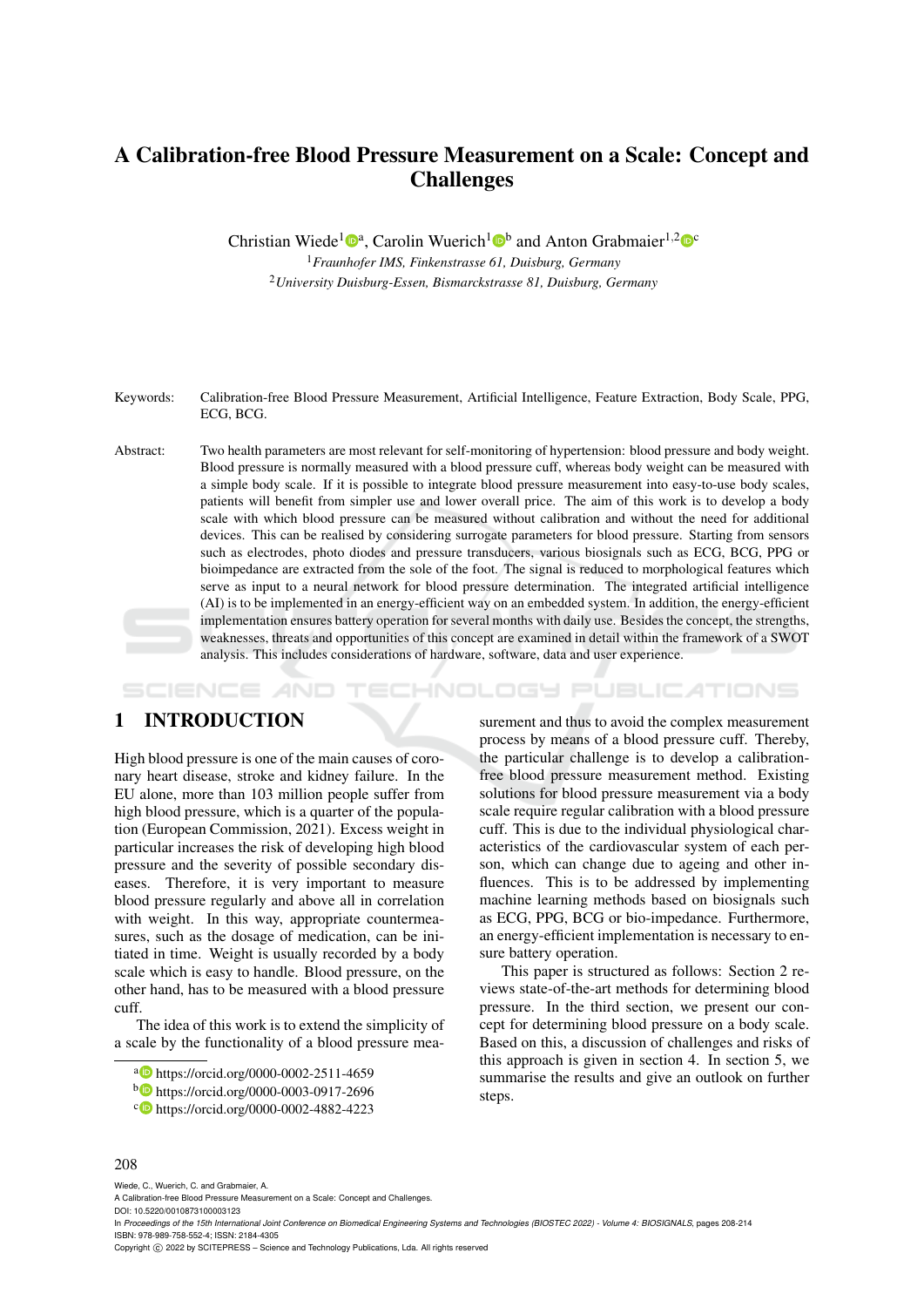### 2 RELATED WORK

Measuring blood pressure is necessary to draw conclusions about the condition and diseases of the cardiovascular system. There are different ways of measuring it. The most accurate method is the invasive method using an inserted catheter with a pressure sensor (Pielmus et al., 2021). In addition, invasive blood pressure measurement is characterised by continuous measurement, so that it is the method of choice during high risk surgeries and in the intensive care unit. However, there is a risk of bleeding or infection, which limits its use especially for daily usage.

The indirect measurement of arterial blood pressure, which is commonly used in everyday life, is carried out by measuring the pressure on the upper arm using a sphygmomanometer (Riva-Rocci method). By increasing and decreasing the pressure in the cuff, the blood pressure can be determined auscultatorily, palpatorily or oscillatorily. The measurement is less accurate than the invasive measurement and is not continuous. On the other hand, it is fast, inexpensive and without great risks. Nevertheless, regular measurements are perceived as burdensome for patients. This class of devices also includes blood pressure measurements on the wrist or fingers.

New approaches in research focus at the photoplethysmogram (PPG) more closely (Paviglianiti et al., 2020; Yan et al., 2019; Kachuee et al., 2017) and are less stressful to wear or even completely contactless (Nakano et al., 2018; Murakami et al., 2015; Fan et al., 2020; Jeong and Finkelstein, 2016). A distinction can be made between time-of-flight measurements and feature-based methods (Shin and Park, 2012). The analysis of the pulse transit time (PTT), which means the time delay of a pulse wave, and the pulse arrival time (PAT), which is the time between the electrical excitation of the heart and the arrival of the pulse wave, are two common methods for cuffless blood pressure measurement. PPG is used to measure the propagation time of the pulse wave between two skin sites or the temporal shift between ECG and PPG signal. A relationship between these values and blood pressure can be established via a regression analysis (Shin and Park, 2012; Oreggia et al., 2015).

Few works (Carek et al., 2019; Martin et al., 2016; Shin and Park, 2012) investigate and implement standing blood pressure measurement systems based on a combination of ECG, a ballistocardiogram (BCG) for recording the heartbeat or a PPG sensor, whereby all signals are measured at the foot. Shin and Park performed a synchronised averaging of the ECG signal based on the corresponding BCG peak location in order to reduce the influence of electromyo-

gram (EMG) noise from leg muscles. The subsequent blood pressure estimation is based only on the temporal difference between the R-peak from ECG and the J-peak from BCG, where the correlation is established by a linear regression. Carek et al. and Martin et al., on the other hand, use PPG and BCG to calculate a delay. However, the drawback of these approaches is that their blood pressure determination methods are all based on an (regular) individual calibration of the regression curve to the specific characteristics (e.g. age, height, vascular stiffness) of the patient. They are therefore cumbersome to use and require maintenance. A single pulse delay value cannot provide enough information to determine systolic and diastolic blood pressure.

Yet, (Paviglianiti et al., 2020; Kachuee et al., 2017) show that it is possible to develop an universal model based on ECG and PPG that does not require individual calibration. Their models consider morphological signal features as well as the temporal relationship between PPG and ECG. Various studies (Sun et al., 2016; Singla et al., 2019; Lin et al., 2017) show that morphological PPG features can improve prediction accuracy compared to delay-based features only. While PTT and PAT exhibit a strong correlation with blood pressure, a single PPG signal can be sufficient for blood pressure estimation (Rundo et al., 2018; Xing and Sun, 2016). It has to be noted that their signals are measured at the wrist, finger or upper body, where ECG and PPG can be derived with higher quality than at the foot.

In parallel to the scientific publications, it was investigated which products and patents exist. There are scales, e.g. from the Withings company (Buard et al., 2016), which can determine blood pressure via a PAT measurement. However, all currently marketed scales require a calibration procedure and are therefore complicated to operate.

## 3 METHOD

#### 3.1 Overview

In this section we present our idea of a calibrationfree blood pressure measurement via a body scale and present the different steps of the processing. Figure 1 shows the single steps graphically. The process begins with the selection of suitable sensors, a computation unit, the embedded system, its electrical wiring and its placement and integration into the scale body. From these sensors, synchronised biosignals such as ECG, BCG or PPG are subsequently extracted. Based on these time and frequency signals, special morpho-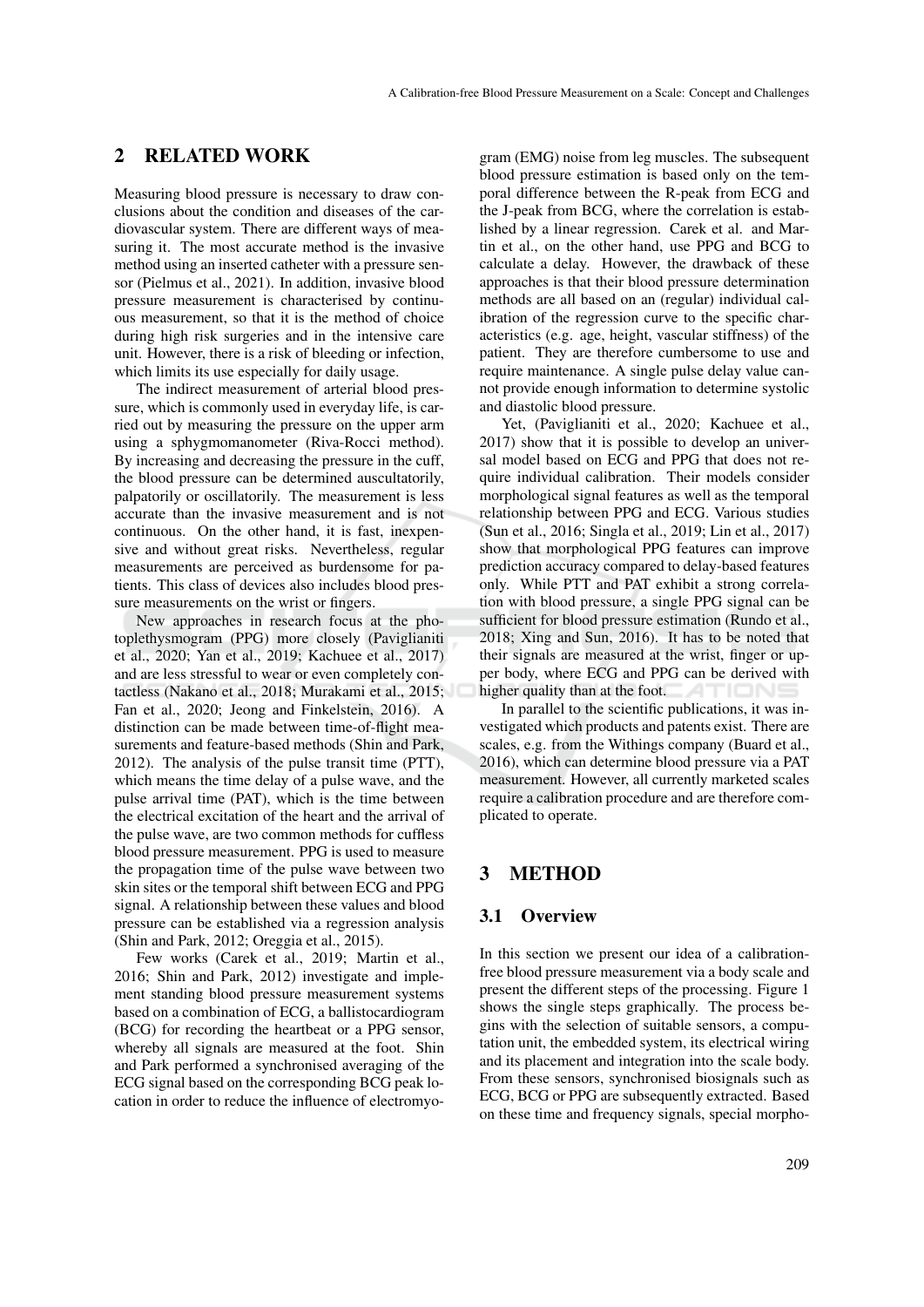

Figure 1: Overview of the single processing steps. From different physical sensors (pressure transducers, photo diodes and electrodes) biosignals such as ECG, BCG, PPG or bioimpedance are extracted. Based on them morphological features are extracted and the blood pressured is determined by a neural network. This is accompanied by an energy-efficient implementation.

logical features are extracted. Subsequently, the blood pressure is regressed by means of machine learning, whereby information such as age and body height should as well be taken into account. The final step is the energy-efficient implementation on the selected embedded system.

## 3.2 Mechanical Design & Signal Acquisition

The development starts with the design of the mechanical structure, the selection of sensors, their placement and the selection of an embedded system.

Since neither related work nor our previous experience provide information on exactly which feature of which biosignal will be most effective when measured at the foot, the first step is to collect information from as many different sensors as possible on the feet. In further consideration and after preliminary tests, the number of sensors should be reduced to the necessary level. The sensors we consider are pressure transducers for weight and BCG, PPG modules consisting of LEDs and photo diodes and electrodes for the ECG and the impedance cardiogram.

The placement and installation of the sensors proved challenging in preliminary tests. Especially with the electrodes and PPG modules, the foot should rest completely on the measuring point without an air gap. At the same time, the sensors must be attached in such a way that they do not exert pressure that interrupts blood flow in underlying vessels. Due to the arch of the foot, the inside is not suitable for measurements. In contrast, integrating the sensors on the outside of the sole allows for a robust measurement. For this purpose, a measurement prototype was made from PETG material using a 3D printer, see figure 2.

The plate has a size of 31 cm times 11.5 cm. This allows different foot shapes and sizes to be measured up to shoe size EU 48.5 or US 14.



Figure 2: CAD model and 3D print of the measurement prototype with electrode and PPG module.

The individual sensor modules or preamplifiers can be connected directly to any microcontroller via protocols such as  $I<sup>2</sup>C$ . Hereby, the selection of a suitable embedded system plays a crucial role. On the one hand, it should be sufficiently powerful to be able to determine blood pressure from various biosignals. On the other hand, the lowest possible energy consumption should ensure long-term battery operation. Another important point to consider is that the embedded system should be integrated into the scale body at a later date. For the first iteration, an Arduino Nano (ATmega328) was used, which requires a power consumption of 19 mA and weighs 7 g. This design decision is preliminary and can be corrected in subsequent iterations. Energy-efficient processing is essential and is considered separately in section 3.5.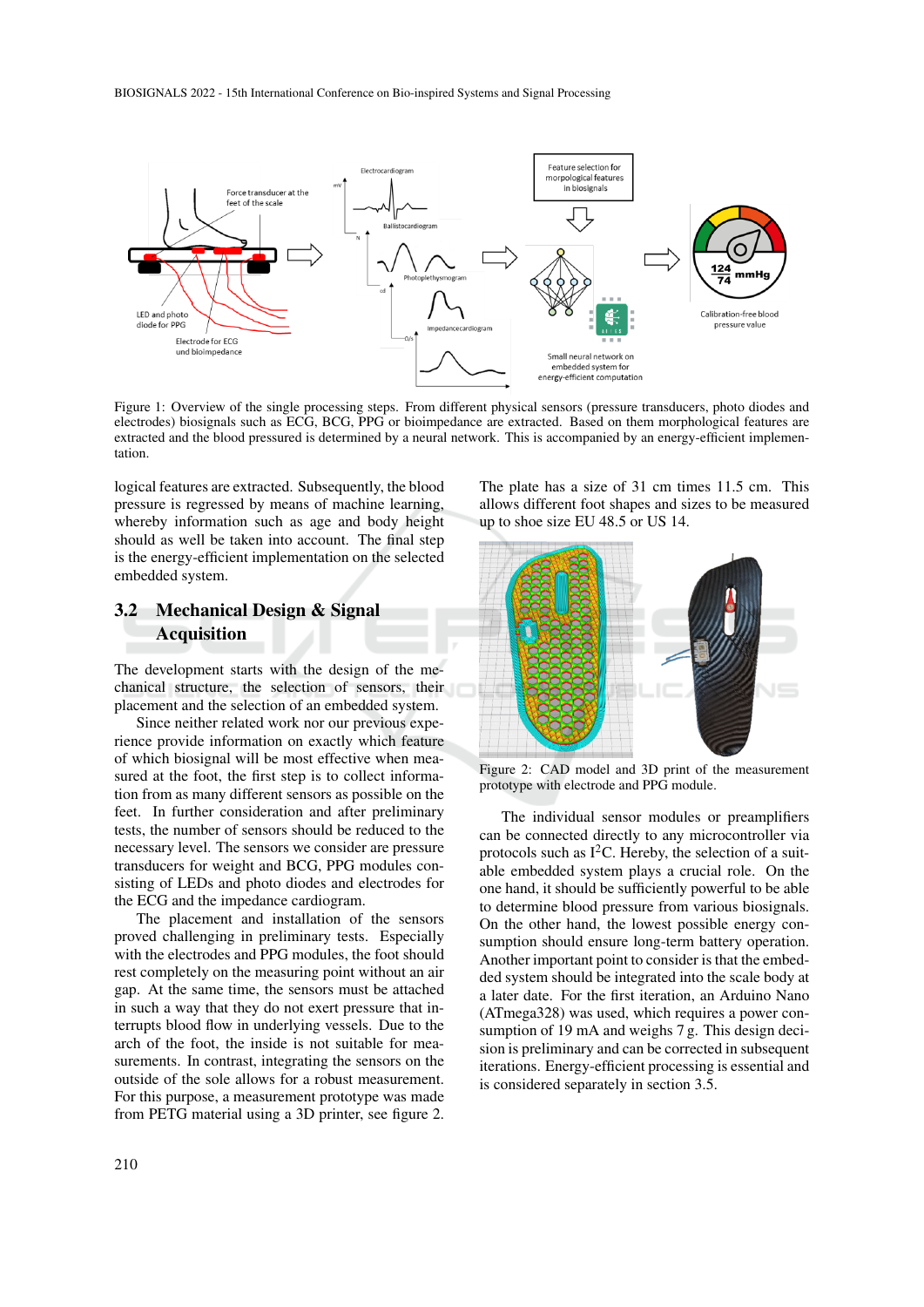### 3.3 Biosignal Generation

In total, at least the following four biosignals should be extracted: BCG, ECG, PPG and ICG (impedance cardiogram). From these, secondary parameters such as respiration rate, HRV or bioimpedance can be derived directly. Thereby, the challenge is that these biosignals are usually measured on the upper body (e.g. ECG) or the arms (e.g. PPG). At the feet, on the other side, the signal quality is significantly reduced. Between heart and feet lies the entire abdominal cavity as well as the lower extremities. This leads on the one hand to a reduced SNR of the useful signal and on the other hand to the coupling of bioartifacts from the corresponding body parts. In the following, the biosignals are discussed individually:

The ECG is derived via the electrodes on the left and right foot. Further electro-muscular activities e.g. of the leg muscles are coupled into the signal. This is because people automatically tense and relax their muscles to stand upright and keep balance. Figure 3 shows the difference in signal quality between the ECG derived from the upper body and from the feet. The ECG is hardly recognisable from this raw signal. Synchronised averaging of the ECG signal based on the corresponding PPG peak location (similar to (Shin and Park, 2012)) or a signal filtering based on a wavelet-transform should therefore be used to improve the signal. For the R-peak detection the possible temporal position can further be narrowed down by considering the other biosignals. ЮN



Figure 3: ECG signals simultaneously derived between the right and left foot (blue) and between feet and hand as reference (red).

Considering the mechanical attachment from the previous section, the PPG can be derived stably, see figure 4. Therefore, only a band pass filtering is needed for pre-processing. Note that PPG signals originate from different depths of the foot and thus maps multiple pulse waves slightly shifted in time. This leads to a smoothing of the overall curve.

The pressure sensors in the feet of the scale record the body movement over time, in addition to the



Figure 4: PPG signal measured at the foot. Placed on the outside of the sole of the foot, it provides a clear signal.

weight of the person. Besides balancing movements for maintaining the upright position, the mechanical activity of the heart and the pulse wave can be measured as well. In accordance with Newton's third law, each application of force produces a counter-force of equal magnitude. The measured mechanical impulses can thereby temporally map the state of the heart and blood vessels and complement to the two previous methods. The main interfering factors are attenuation due to the distance from the heart as well as coupling muscle movements. In order to separate balancing movements from the impulses caused by heart contractions, the differences in the signals of the four sensors can be analysed.

In ICG, voltage changes are measured when a small measuring current is introduced. From this, the impedance and its changes over time caused by heartbeats and blood volume changes can be recorded directly. In addition to recording the hemodynamic parameters such as stroke volume and cardiac output, it is also possible to make statements about the anatomy (e.g. tissue composition). A derivation of detailed hemodynamic parameters via the feet represents a novelty in this context, so that only assumptions can be made about the feasibility. A low signal amplitude is expected and a coupling of artifacts from the rest of the body.

As can already be seen in figure 1, the individual biosignals correlate strongly with each other or are shifted in time relative to each other, from which a difference in transit time can be determined. These interdependent influences are analysed subsequently.

#### 3.4 Blood Pressure Determination

The determination of the blood pressure can be performed, as described above, via a time delay measurement (PTT or PAT) or the observation of the PPG signal morphology. For a final evaluation, both approaches should be combined. The PAT can be determined from the time difference between the R-wave of the ECG and the incoming pulse wave. While PAT alone does not allow any adaptation to or con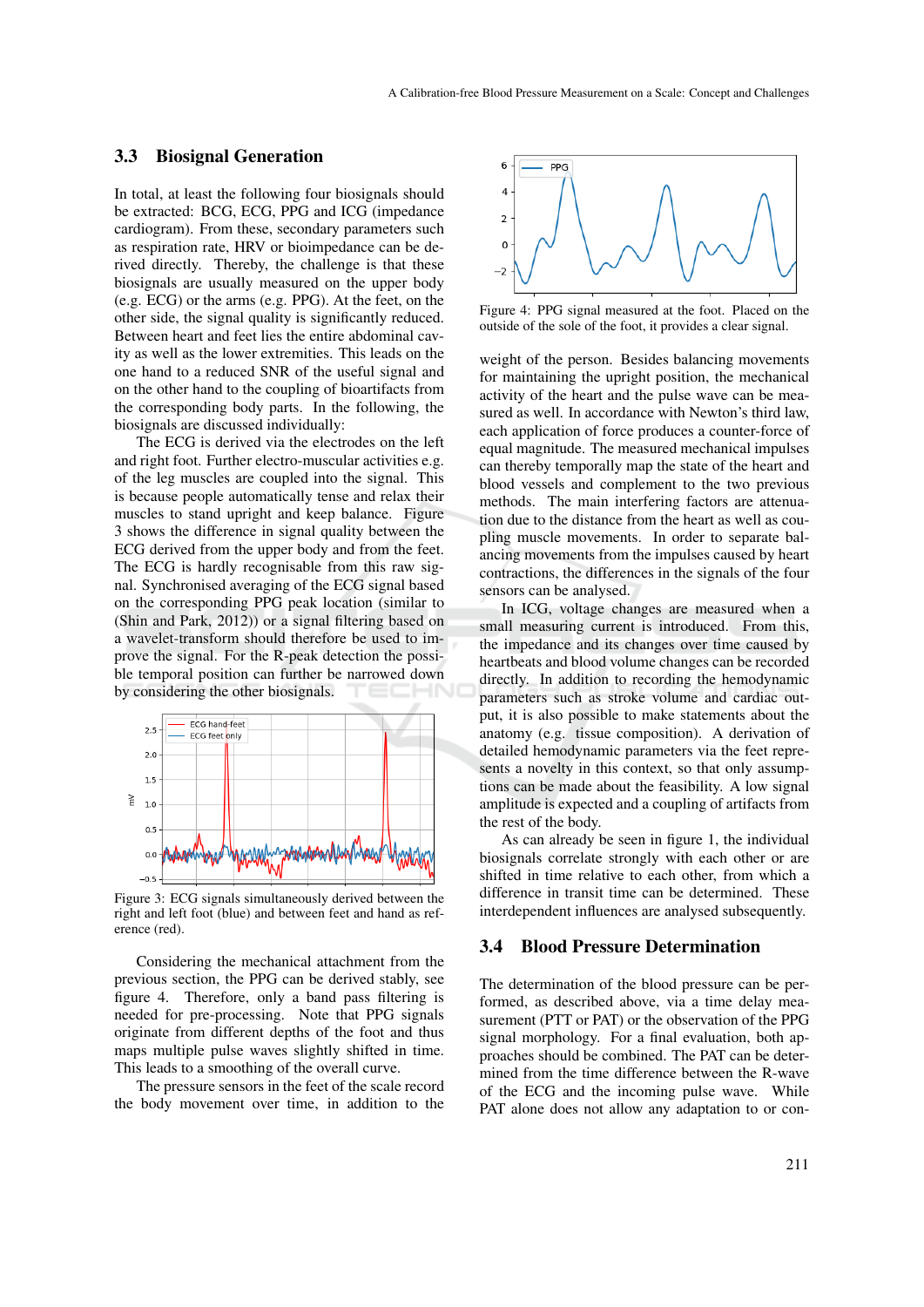clusions about the individual physiology, we will additionally analyse the morphology of the recorded signal courses. The morphology describes the entirety of the biosignal (e.g. times, amplitudes, slopes, shapes), which is difficult to capture in a model-based way, but describe important properties (e.g. vascular stiffness). In combination with ML methods, the blood pressure should thus be determined independently of the person and without calibration.

After the biosignals have been extracted, the question arises as to which information in the individual signals contains a contribution to the information about the blood pressure. Such features are, for example, the PAT, the diastolic width at 50 % of maximum or the rising area of systole. In addition, it must be noted that numerous features contain the same or similar information and are strongly correlated. However, the aim is to generate as few meaningful features as possible in order to keep the size of the subsequent neural network as small as possible. For this purpose, all features are subjected to a Sequential Forward Selection, which belongs to the wrapper methods of feature selection. First, all features are trained individually with a neural network of one input each to determine the blood pressure. The feature with the smallest error is kept. Afterwards, all remaining features are paired with the already selected feature and fed to a neural network with two inputs. This process is continued iteratively until all features have been selected. Now, we know exactly which feature combination will achieve which accuracy.

Additional information can be included such as age, gender and height to improve prediction accuracy (Kim et al., 2006; Luo et al., 2019; Lu and Dai, 2018). These values are already retrieved by commercially available body scales and are therefore easily accessible. Since only a small number of data points can be recorded in this experimental setup, transfer learning techniques will be used. There are databases with biosignals (Saeed et al., 2002; Johnson et al., 2016), which were recorded in intensive care units and also show continuous blood pressure values. These large datasets form a more diverse data source than just our own data. Based on this datasets, a transfer function is modelled, which transforms the signals recorded on the upper body from the dataset into the virtual biosignals on the feet.

### 3.5 Energy-efficient Implementation

Energy-efficient implementation is essential to keep power consumption low and thus enable battery operation on the body scale. In order to guarantee this, a trade-off between accuracy and complexity of the

neural network must be found. The size of the neural network, together with the number of neurons, decisively determines the computational effort, since there is a full interconnection between the individual layers, which has a multiplicative effect. In addition, the number of features is formative for the number of inputs of the neuronal network. The smaller the input layer, the fewer neurons are needed in subsequent layers. Furthermore, the type of selected features and their complexity is a major influencing factor on computational cost. Another factor is the sampling rate at which the signals are recorded, processed and displayed.

In addition to accuracy, the calculation effort should also be included as a selection criterion in Sequential Forward Selection. This ensures that the calculation effort of the individual features is also taken into account. The specific weighting of these two parameters is to be carried out iteratively. In order to reduce layers and neurons, pruning is applied to the trained neural network. This removes the layers and neurons with only a small contribution to the output. The neural network is implemented in AIfES (Fraunhofer IMS, 2021), an open source framework for embedded systems. It is implemented directly in C, which is fast and executable on any small microcontroller. Furthermore, there is no need for an operating system, which saves overhead. The floating point values are to be quantised to an integer value (e.g. I32 or I8). Since only additions are carried out and no FPU, there is potential for energy savings. At times when no measurement is taking place, the Arduino is to be put into sleep mode with hardly any energy being consumed.

### 4 DISCUSSION

In the following, the previously presented concept is evaluated and classified within the framework of a SWOT analysis. A compact presentation can be found in table 1.

## Strengths:

- One strength is the reduction of two devices (body scale, blood pressure cuff) into a single combined device, reducing hardware as well as costs and measuring time for the user.
- The calibration-free measurement ensures easy handling by the user.
- The ease of use (just standing on the scale) compared to the measurement requirements of the blood pressure cuff reduces the risk of incorrect operation.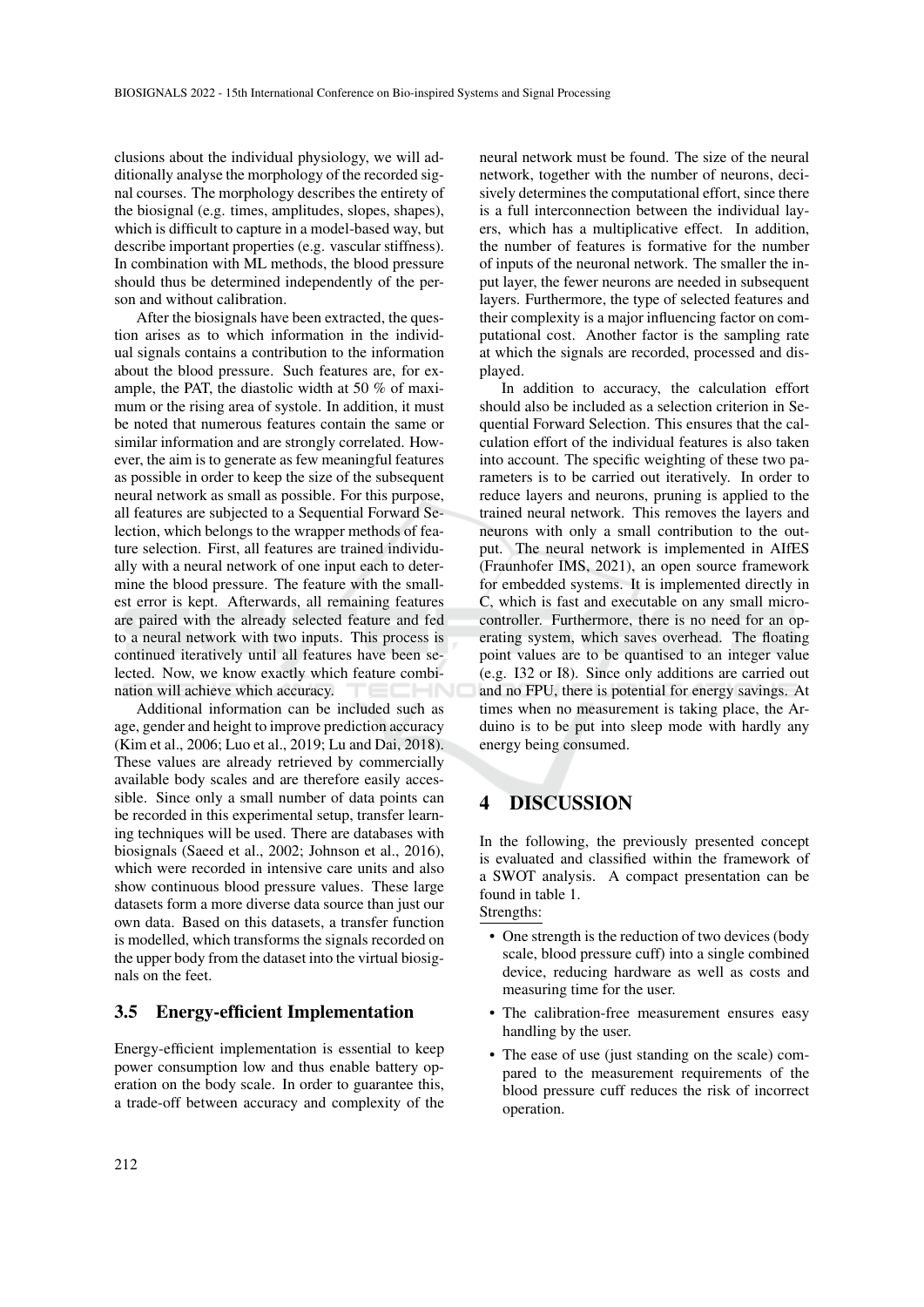| лезміс цекліппаноп. |                       |                       |
|---------------------|-----------------------|-----------------------|
|                     | <b>Strengths</b>      | Weaknesses            |
|                     | Reduction of devices  | Placement of feet     |
|                     | Calibration-free      | low signal quality    |
|                     | Easy usage            |                       |
|                     | Higher comfort        |                       |
|                     | <b>Opportunities</b>  | <b>Threats</b>        |
|                     | Regular measurements  | Availability of data  |
|                     | More vital parameters | Less accuracy         |
|                     | Cost reduction        | Transferability       |
|                     |                       | Circulation disorders |
|                     |                       |                       |

Table 1: SWOT analysis of a calibration-free scale for blood pressure determination.

• The overall result is increased comfort for the user.

Exclusion of persons

Weaknesses:

- Precise placement of the feet is required so that the sensors have contact with the foot. This can be circumvented by placing markers on the top of the scale.
- The signal quality for some signals, e.g. ECG, is significantly reduced in comparison to attachment to the upper body.

#### Opportunities:

- The ease of use and increased comfort allow for more regular measurements and thus a more accurate picture of the state of health.
- In addition to blood pressure, there is the potential to directly measure other vital parameters such as heart rate, respiration rate, oxygen saturation or blood glucose level.
- It is expected that there will be a cost reduction due to fewer devices and cheaper sensors.

#### Threats:

- A major risk is the low availability of data. In particular, a large diversity in the training data is important to prevent bias. E.g., it can be expected that age has a very strong correlation with blood pressure. It must be ensured that such external factors do not dominate the predictions and that all possible cases are represented correctly in the model.
- There is a possibility that the blood pressure predicted by the scale is less accurate than the blood pressure cuff. However, since cuff-based methods also exhibit a relatively high error, reference measurements should be taken with a more accurate and continuous system for evaluation.
- Another risk is the applicability of transfer learning. Since some publicly available data is collected on the basis of intensive care patients, the

transferability must be checked in a dedicated manner.

- In case of blood circulation disorders, there is a risk that the measured values are inaccurate or non-existent (where inaccurate readings are worse than no readings at all). Therefore, a plausibility check should be implemented.
- In case of employing bioimpedance measurements, due to the partially active measuring principle, certain groups of people (e.g. wearers of pacemakers) may have to be excluded from use.

### 5 CONCLUSION

In order to make the methodology of measuring blood pressure easier and to integrate it into everyday life, a concept for measuring blood pressure via a calibration-free body scale was developed. This includes the construction of hardware, the selection of sensors, the biosignal extraction, the determination of blood pressure via machine learning methods as well as the energy-efficient implementation. The calibration-free determination will be based on morphological features of biosignals in combination with a fully-connected neural net. In addition to the concept, we discussed and classified the strengths, weaknesses, threats and opportunities of the approach.

The next step is to implement the system itself. In several stages, a procedure for determining blood pressure with calibration is established. This is then further developed into a calibration-free method. The energy-efficient implementation is the final step. The biggest challenges are data availability, transferability and bias. Further work lies in ensuring the privacy of the user while respecting the legal requirements and the sensitivity of the health data collected.

### ACKNOWLEDGEMENTS

This work was supported by the Fraunhofer Internal Programmes under Grant No. SME 610 550.

### REFERENCES

- Buard, N., Campo, D., Ya, R., Techer, F., Barrochin, P., Pallas Areny, R., and Casas Piedrafita, J. O. (2016). Weighing scale with extended functions. EU Patent EP 3087914A1 by Withings.
- Carek, A. M., Jung, H., and Inan, O. T. (2019). A reflective photoplethysmogram array and channel selection al-